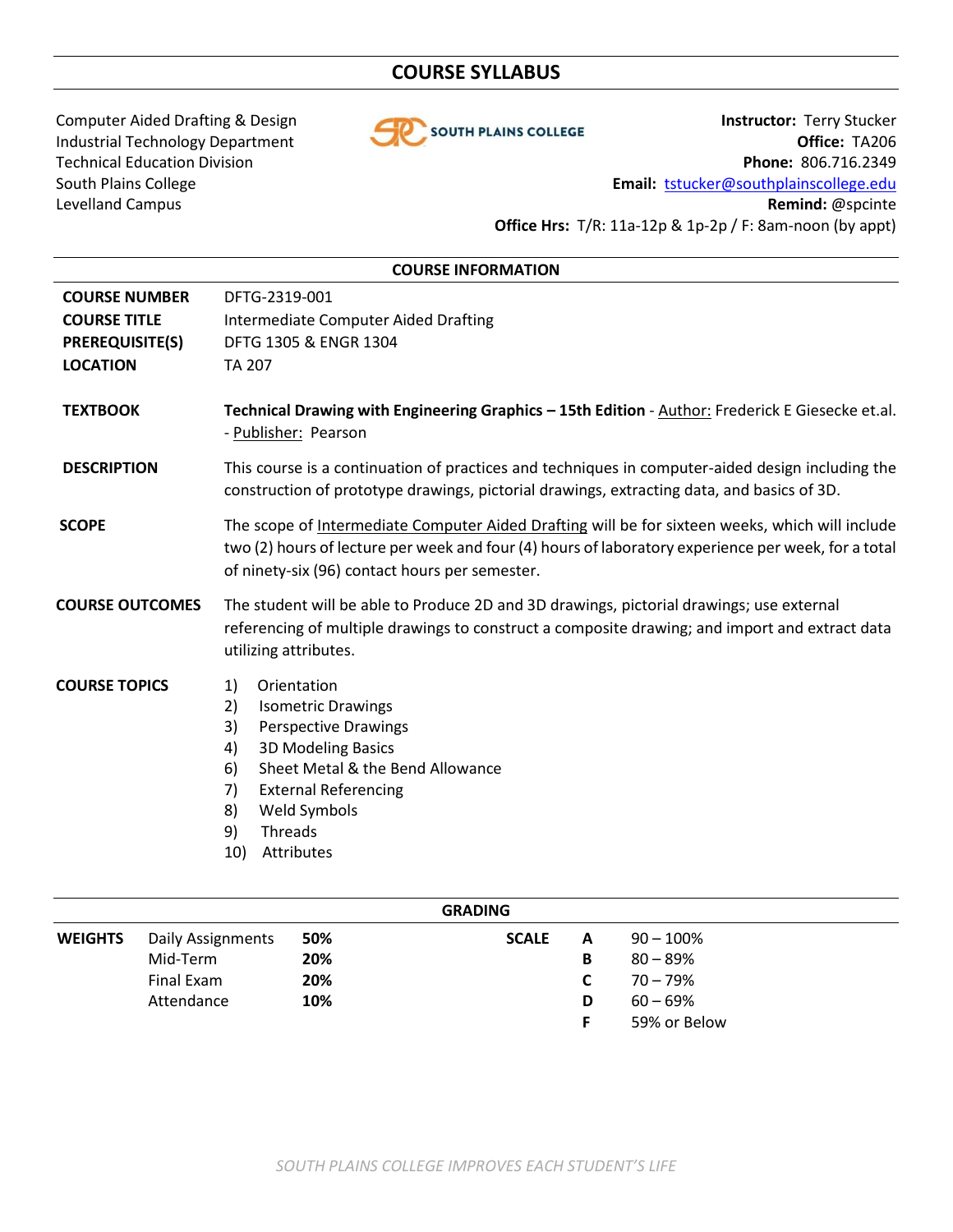**DAILY ASSIGNMENTS** Each practical drawing assignment will be calculated with 100 points as the highest possible grade.

Practical drawing assignments will be graded according to the following criteria:

- 1) Neatness 4) Dimensioning Criteria
- 
- 2) Line Criteria 5) Choice & Location of Views
- 3) Text Criteria 6) Correctness & Accuracy of Views
- **QUIZ/EXAM** Quizzes and Exams may be given periodically for the purpose of assessment. This may include practical drawing assessments, written assessments and or project-based assessments.
- **MID-TERM / FINAL PROJECT** The mid-term and final projects will be comprehensive in nature, comprised of information from the previous lessons throughout the semester.

**ASSIGNMENT CORRECTIONS** All required work must be turned in on time in order for the student to benefit from the corrections and to prepare for future assignments.

> Assignments with a grade below 85, unless otherwise specified, can be corrected and resubmitted for an amended grade. An amended grade will have a maximum value of **85**. This is a one-time correction process and does not apply to late or missing work.

> Any assignments that are not turned in at the specified time and date will immediately receive a grade of Zero (0) – Late work will still be graded, but with a maximum grade of 85 – this will count as the students' correction.

> All electronic classwork must be saved to your folder on the cad server. Any assignment not on the server at the time of grading will immediately receive a grade of Zero  $(0)$  – improperly filed work will still be graded, after it is filed correctly, but with a maximum grade of 85 – this will count as the student's correction.

# **CLASSROOM POLICIES**

- **DISCLAIMER** The instructor reserves the right to amend any class policies or syllabus content as deemed necessary by South Plains College and will announce such changes ahead of time to the class. If a student has any questions about a change in policy, they have the right to discuss said change with the instructor.
- **ATTENDANCE Four absences**, for any reason, are allowed per semester. Tardies, defined as not being present in class within 5 five minutes of the start of class, or leaving the lab 1 hour or more early, will count as ½ absence. Your grade will drop one letter grade per each absence over the allowable limit. Six absences could result in the student being dropped from the course.

Whenever absences become excessive, an *Excessive Absence Report* will be sent to the Dean of Students and, if in the instructor's opinion, minimum course objectives cannot be met due to absences, the student may be withdrawn from the course with the appropriate letter grade X, W, or F.

**WITHDRAWAL** Any student wishing to drop this class should go through the proper procedure of initiating the withdrawal by obtaining a *drop form* from the Registrar's Office. This form must be signed by the instructor.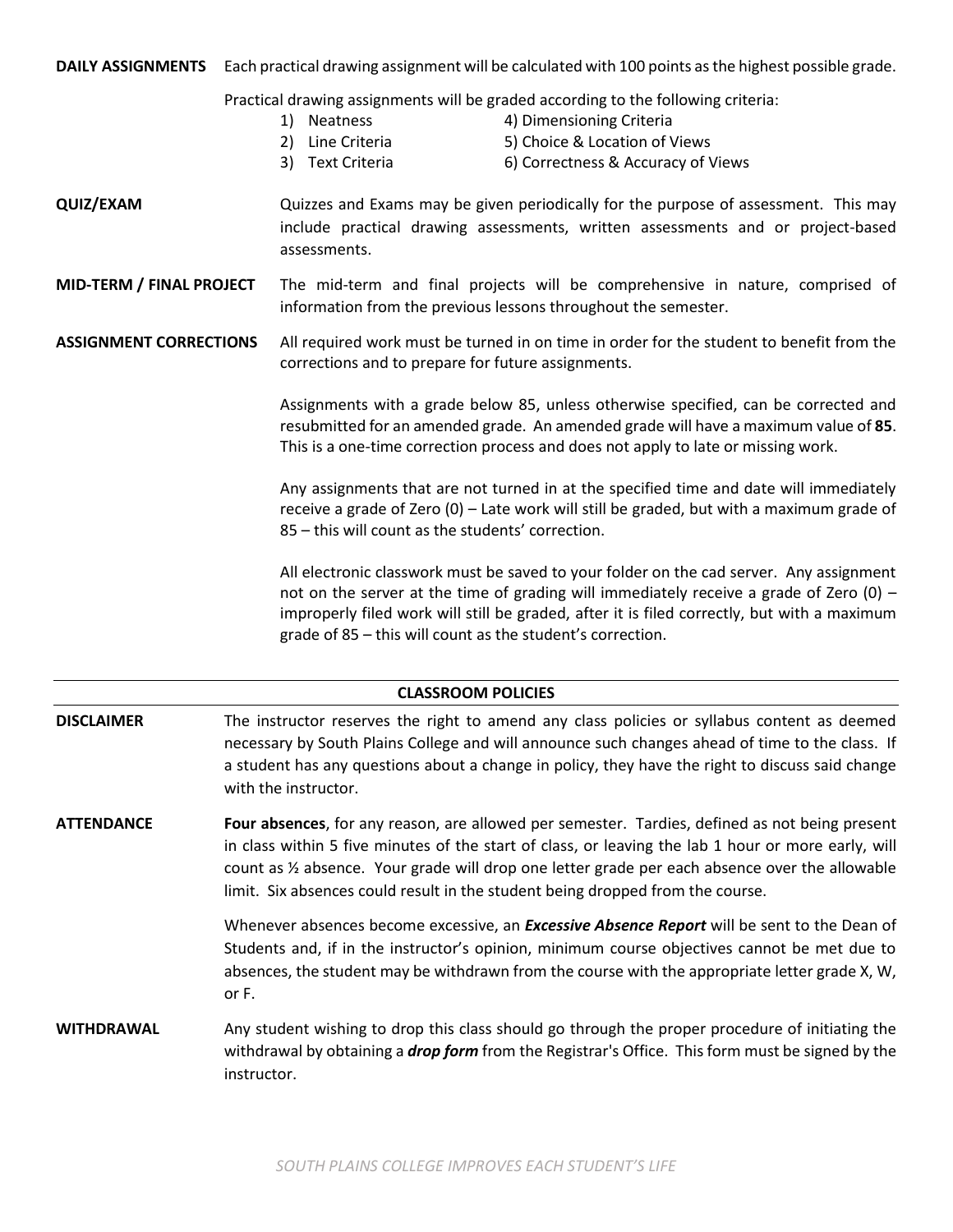**OTHER POLICIES** Food and drink will be allowed at a student's work station as long as computers are not affected in a negative way. All drinks must be covered and stored away from computer so as not to damage any component. All workstations must be thoroughly cleaned before a student leaves class. Music is allowed in the classroom during lab time only - as long as it is played through headphones. Phones should be muted during the lecture phase of class. Phones are permitted during lab time when used directly for research or class initiatives. If a call is necessary, please excuse yourself from the class to address the call. Students should adhere to all other standards established in the SPC Catalog found under *Student Conduct*. The computers within the CAD Lab have been optimally set to enhance learning for students. The configurations are set to establish a base of reference for all students, and so the instructor can optimize aid to each student. Please do not alter the configurations of any workstation or computer at any time. Lab computers are monitored remotely **Covid-19** Consistent with the latest CDC recommendations, we have revised our guidance for students, faculty, and staff who have a known exposure or have tested positive. Anyone with a known exposure should wear a mask for 10 days and should seek a COVID-19 test on day five after exposure. If you test positive or develop symptoms, you should immediately self-isolate and seek a COVID-19 test. Please immediately notify your instructor, supervisor, and DeEtte Edens, Associate Director of Health and Wellness, any time you test positive for COVID-19. Anyone who tests positive is required to self-isolate for five days. Following the fiveday isolation period, if you are asymptomatic or your symptoms are resolving, you may return to work or class but should wear a mask for five additional days. If you are still symptomatic, please contact DeEtte Edens at dedens@southplainscollege.edu or 806-716-2376 prior to your return date.

# **ACCOMMODATIONS**

## **Diversity Statement**

In this class, the teacher will establish and support an environment that values and nurtures individual and group differences and encourages engagement and interaction. Understanding and respecting multiple experiences and perspectives will serve to challenge and stimulate all of us to learn about others, about the larger world and about ourselves. By promoting diversity and intellectual exchange, we will not only mirror society as it is, but also model society as it should and can be.

## **Disabilities Statement**

Any students who, because of a disability, may require special arrangements in order to meet the course requirements should contact the instructor as soon as possible to make and necessary arrangements. Students must present appropriate verification from the SPC Disability Service Office during the instructor's office hours. Please note that instructors are not allowed to provide classroom accommodations until appropriate verification from the SPC Disability Service Office has been provided. For more information, you may contact the Disability Services Office (located in the Health & Wellness Center) at 806-716-2529 or visit <http://www.southplainscollege.edu/health/disabilityservices.php>

### **Equal Opportunity, Harassment, and Non-Discrimination Statement**

South Plains College does not discriminate on the basis of race, color, national origin, sex, disability or age in its programs and activities. The following person has been designated to handle inquiries regarding the non-discrimination policies: Vice President for Student Affairs, South Plains College, 1401 College Avenue, Box 5, Levelland, TX 79336. Phone number 806-716-2360.

South Plains College is dedicated to providing a safe and equitable learning environment for all students. Discrimination, sexual assault, and harassment are not tolerated by the college. The Health and Wellness Center offers confidential support (806-716-2529) and Voice of Hope has a 24-hour hotline (806-763-7273). You are encouraged to report any incidents online a[t http://www.southplainscollege.edu/about/campussafety/complaints.php](http://www.southplainscollege.edu/about/campussafety/complaints.php)

### **Title IX Pregnancy Accommodations Statement**

If you are pregnant, or have given birth been within six months, under Title IX you have a right to reasonable accommodations to help continue your education. Students who wish to request accommodations must contact the Health and Wellness Center at 806-716-2529 to initiate the process.

### **Campus Concealed Carry**

Texas Senate Bill - 11 (Government Code 411.2031, et al.) authorizes the carrying of a concealed handgun in South Plains College buildings only by persons who have been issued and are in possession of a Texas License to Carry a Handgun. Qualified law enforcement officers or those who are otherwise authorized to carry a concealed handgun in the State of Texas are also permitted to do so. Pursuant to Penal Code (PC) 46.035 and South Plains College policy, license holders may not carry a concealed handgun in restricted locations. For a list of locations, please refer to the SPC policy at:

[http://www.southplainscollege.edu/human\\_resources/policy\\_procedure/hhc.php](http://www.southplainscollege.edu/human_resources/policy_procedure/hhc.php)